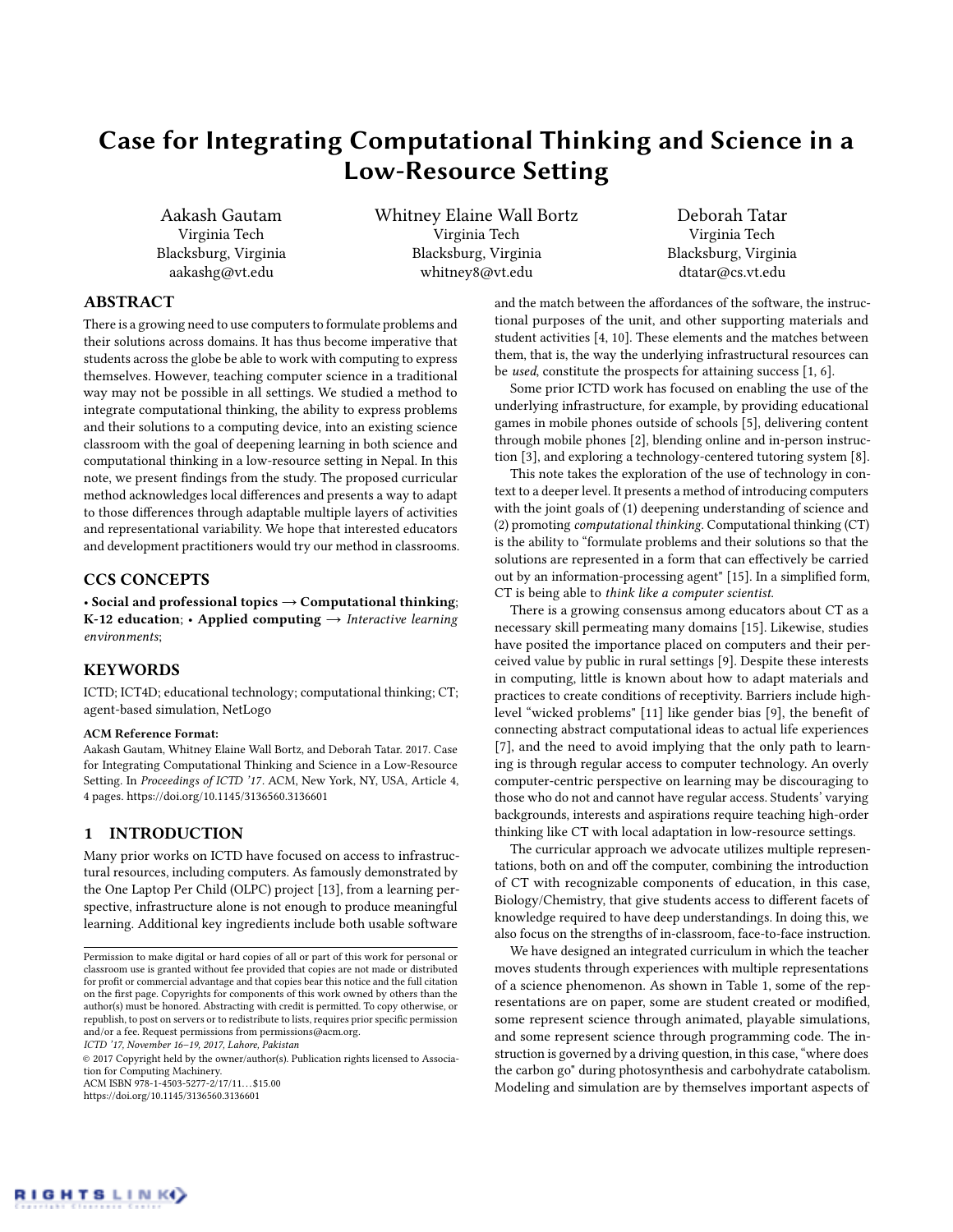ICTD '17, November 16–19, 2017, Lahore, Pakistan Aakash Gautam, Whitney Elaine Wall Bortz, and Deborah Tatar

<span id="page-1-0"></span>

| Kinds<br>оf  | Pedagogical                   | Objects<br>and       |
|--------------|-------------------------------|----------------------|
| Represen-    | affordance(s)                 | <b>Processes</b>     |
| tations      |                               |                      |
| Macroscopic  | Introduced students to a      | Dynamic objects and  |
| digital rep- | science phenomenon sim-       | processes that were  |
| resentation  | ilar to the real-life world   | recognized as "real- |
|              | they had experienced.         | life" such as cows,  |
|              |                               | plants, sun, eating, |
|              |                               | dying, and growing.  |
| Microscopic  | Introduced the idea that      | Contextualized       |
| overlay      | macroscopic objects and       | dynamic<br>digital   |
|              | processes are influenced      | representations      |
|              | by microscopic, chemical      | of molecules<br>and  |
|              | objects and processes.        | molecular processes  |
|              |                               | interacting with the |
|              |                               | macroscopic objects. |
| Group        | Conveyed that science can     | student<br>Static    |
| poster       | be understood by differ-      | drawings and their   |
| creation     | ent kinds of representa-      | explanations of the  |
|              | tions of objects and phe-     | observed<br>phenom-  |
|              | nomena, highlighting dif-     | ena, and explanatory |
|              | ferent facets of knowledge.   | mechanisms.          |
| Science fact | Helped students connect       | Static written text, |
| sheet        | the knowledge in the          | images, and chemical |
|              | other representations with    | formulas to explain  |
|              | more standard scientific      | the phenomena like   |
|              | representations, such as      | in a textbook.       |
|              | chemical formulas.            |                      |
| Code-        | Introduced the idea that      | code<br>Text based   |
| based        | representations are made      | defining<br>objects, |
| representa-  | to serve particular pur-      | properties<br>and    |
| tions        | poses, that the student       | procedures<br>that   |
|              | can create, change or mod-    | can be edited and    |
|              | ify representations and       | uploaded to change   |
|              | that science may be repre-    | the simulation.      |
|              | sented at different levels of |                      |
|              | granularity and accuracy.     |                      |

CT, but the introduction to CT is furthered by creating a context in which students can use programmatic representations to change and explore the phenomenon. The curriculum directs the students towards inquiry about the chemical basis of biological processes.

## 2 STUDY

## 2.1 School Setting

We conducted our study in a school, established in 2013, 14 kms from Kathmandu, Nepal, that aims to provide interest-based educa-tion<sup>[1](#page-1-1)</sup>. Despite a focus on STEM (Science, Technology, Engineering and Mathematics), the school adheres to the central government's syllabus, with instruction primarily delivered in English. The school recruits and boards students from several rural areas of the country, most of them from families with limited financial resources. During the 2016-17 school year, 125 co-ed students ranging from 6-16 years

old were enrolled. Sixteen (9 female, 7 male) were enrolled in the 7<sup>th</sup> grade and participated in this study. Although the setting is rural, from a Nepalese point of view, the school is fairly accessible through public transport and has Internet connectivity. The school had three functioning computers in a room with battery backup, access to which was restricted to students in 9<sup>th</sup> and 10<sup>th</sup> grade.

# 2.2 Curricular Approach

We conducted a two-week long intervention, involving 35 instructional hours. A Nepali author of this note led the instruction, with support from the local science teacher. There were four computers in the class including one of the author's laptop, which meant each computer was to be shared by four students. To mitigate inequality in engagement and learning experience when sharing a computer [\[10\]](#page-3-3), students discussed their plans in groups prior to working on the computer. We also asked students to rotate their position while working on the computer.

The science content in the module adhered to the national 7<sup>th</sup> science curriculum to teach photosynthesis and the natural carbon cycle. The left-most part of Figure 1 shows the level of instruction students had received. Our module tied that level of representation to the chemical processes involved in photosynthesis and carbohydrate catabolism in animals. This approach opens up the idea of conservation of matter which can lead to the introduction and balancing of related chemical equations. The representations utilized during the intervention, their affordances, and the objects and processes they illustrated are listed in Table [1.](#page-1-0)

Students first worked on an introductory simulation that had simple representation of familiar, macroscopic real-world phenomenon. In this representation, plants grew, cows moved around, and the sun shined. The cows ate plants and died if there were no plants. By changing sliders and buttons, students could explore the relationship between the number of plants, the number of cows, and longevity. They moved into exploration of the microscopic phenomena by displaying hugely exaggerated representations of carbon forms and their transformation through different chemical processes (see the center image in Figure [1\)](#page-2-0). Students worked in groups of four to create their own representations: posters they drew and described what they thought was going on in the simulation. They presented the poster to the class for discussion. Other, more standard scientific representations were presented via the "science fact sheet", a single-page document with verbal descriptions, chemical formulas and illustrative pictures that highlighted some of the science concepts. A last set of representations were introduced through exposure to the code that implemented the simulation. This enabled the important idea that the expression of objects could be modified by writing commands and blocks of code. Students studied snippets of the code to understand the model, and subsequently discussed and implemented an extension of the model by writing code.

# 2.3 System Description

A central part of the curriculum involves working with an animated digital simulation of the natural carbon cycle, and interacting with the macroscopic and microscopic representations of the natural carbon cycle implemented using agent-based modeling in NetLogo

<span id="page-1-1"></span><sup>1</sup><http://news.mit.edu/2015/help-rebuild-bloom-nepal-school-destroyed-earthquakes-0612>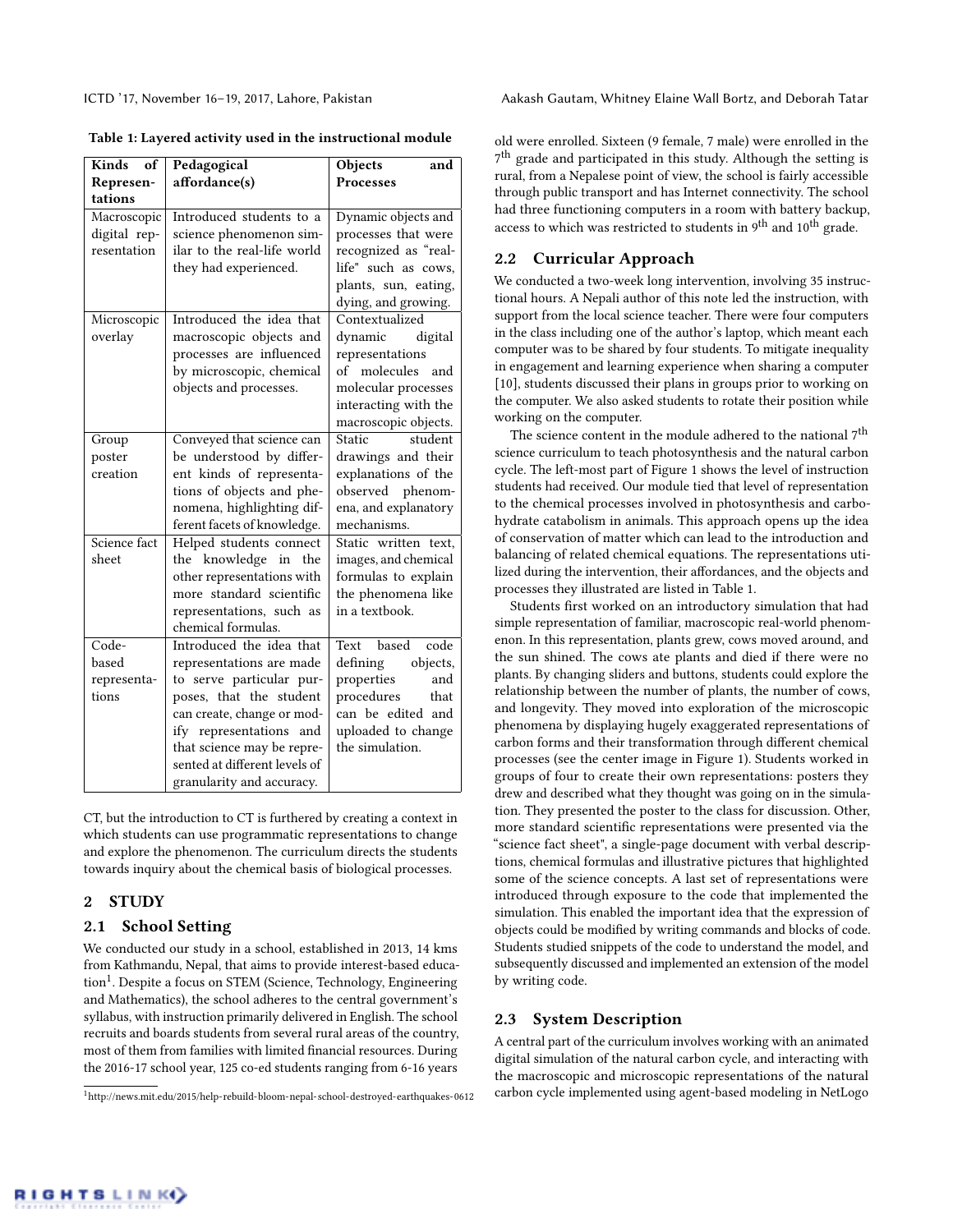Case for Integrating Computational Thinking and Science in a Low-Resource Setting ICTD '17, November 16–19, 2017, Lahore, Pakistan

<span id="page-2-0"></span>

Figure 1: Textbook representation of the phenomenon (left), the overlay of microscopic and macroscopic representations that we presented during our intervention (center), and one group's drawing of the science phenomena (right)

[\[14\]](#page-3-14). The simulation runs in any Internet browser and therefore does not require local software installation. In general, the system is a single page web application in which the simulation and modeling are executed on the client side once the first page loads. Therefore, the system is established through a simple local HTTP server and does not depend on Internet connectivity. However, for the study, we recorded log entries of student interaction with the computer so we served the web application through a remote server and this required Internet connectivity.

## 2.4 Data Collection and Analysis

After engaging in an IRB-approved consent process at the beginning of the intervention, we conducted an attitudinal assessment to evaluate students' self-confidence with, interest in, values for, and identification with computing. Use of the simulation was logged including keystrokes and interface-based changes. Student worksheets and posters were collected for analysis. We also conducted a post-performance assessment.

Posters and free-text comments about attitudes were analyzed using a grounded theory approach [\[12\]](#page-3-15) by researchers familiar with the project, including the authors. Themes emerging from the content and pictorial depiction were identified and discussed, and possible alternative conceptions were identified as well. Variation in student activity with the computers was analyzed through log data. Furthermore, post-performance assessment was evaluated against an established rubric to measure the students' understanding of science and CT. A few emergent findings are reported here.

#### 3 FINDINGS

## 3.1 Interest in Computing and Apprehension

Students had played mobile games but were unfamiliar with the concepts of simulation and modeling. Previous use of computers was confined to two students who had typed in Microsoft Word and drawn in Microsoft Paint a few times. Most had seen others use computers but had never actively used one. Despite the limited exposure to computing, most students held it in esteem. A student ([S7]) wrote, "I think computing is very important for all of us because now days [nowadays] most of the people depends [depend] on computing for their work." While students were interested and excited, they were also initially apprehensive. Three groups hesitated to

change slider values during the initial exploration out of fear of "making the system go bad".

# 3.2 Summary of Key Science Learning **Observations**

- The students used mechanistic phrases like "throw out carbon dioxide" and "take in oxygen" but weren't familiar with the random motion of molecules. The simulation encouraged students to inquire about movement of molecules and the right conditions necessary for reactions to occur.
- Students knew that air contained carbon-dioxide and that its chemical formula was CO2. However, none of the students could use the formula to conclude that carbon-dioxide contains one carbon atom and two oxygen atoms. The microscopic representation of carbon-dioxide molecule that showed atoms in  $CO<sub>2</sub>$  drove students to connect the subscripts with the atomic count.
- Students described carbon-dioxide gas as containing  $CO<sub>2</sub>$  (rather than being  $CO<sub>2</sub>$ ) and therefore initially identified the carbon atoms in the simulation as carbon-dioxide and the depiction of the molecule with all three atoms as representing the gas. The question "what are the blacks and red dots?" led to a class-wide discussion on Day 3, clarifying the misconception.
- They knew about photosynthesis but not about breakdown of glucose in animals. Three of the four groups studied the graph, which showed carbon amounts in atmosphere, plants, and cows to hypothesize the transformation of carbon forms in animals.
- Fifteen of the sixteen students identified that water was missing from the simulation. This created the opportunity for this class of students to build into the simulation based on their own understanding of what was important about the science.

#### 3.3 Summary of Key CT Observations

- None of the students were familiar with simulation or modeling at the start of the intervention. As we progressed through the activities, students evaluated and critiqued in terms of things that were accurate, inaccurate, and missing from the model.
- Students expressed their lived experiences through single-lined commands by modifying shapes of objects. The most common changes involved changing cows to people, plants to flags and tree, and the sun to hills and mountains.